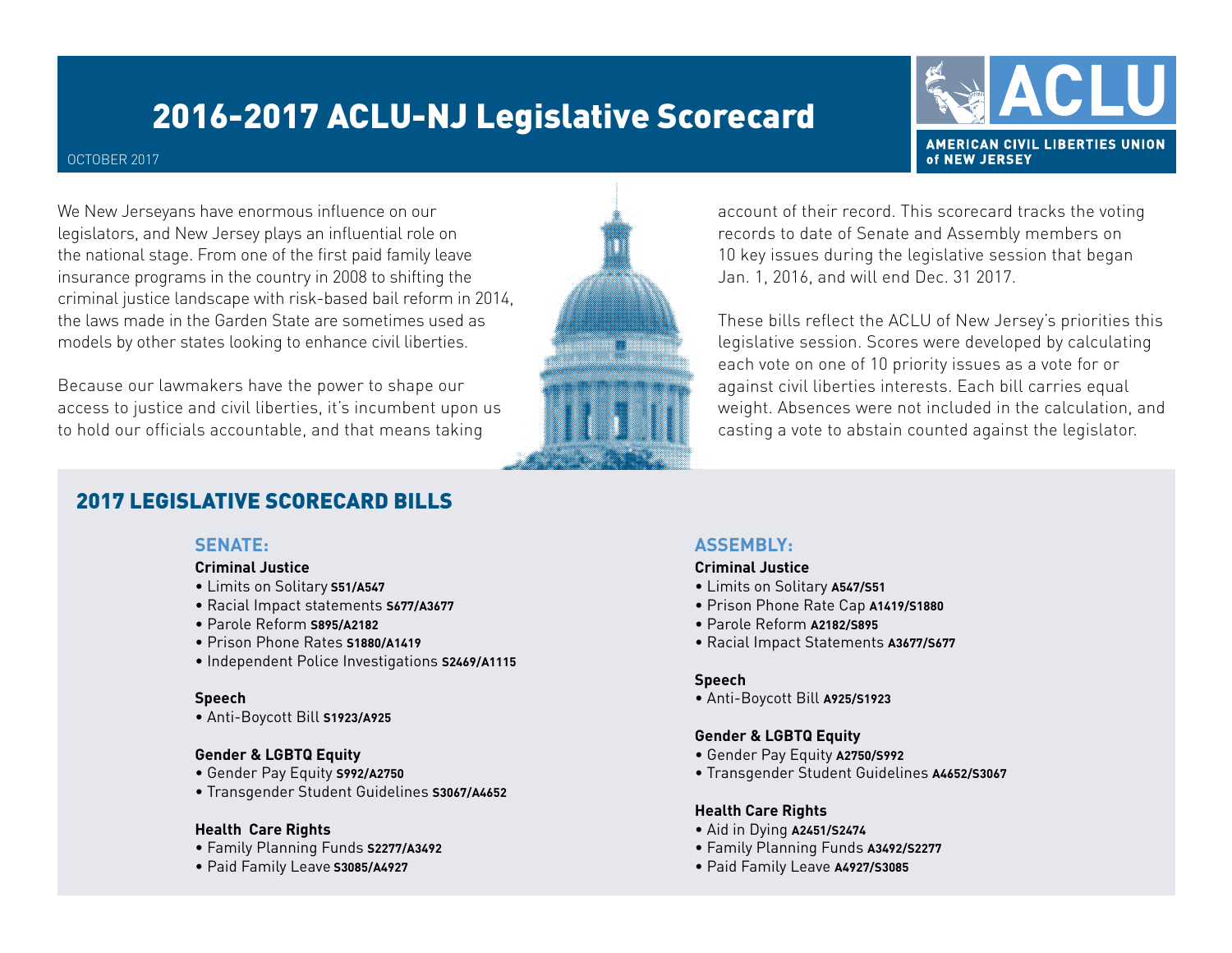### 2016-2017 ACLU-NJ Legislative Scorecard Bill Overviews



#### **Limits on Solitary Confinement — S51, A547 ACLU-NJ Position: Support**

**ASSEMBLY:** 45-26, 8 did not vote, 1 vote to abstain **SENATE:** 23-16, 1 did not vote Vetoed

Would have allowed solitary confinement only as a last resort, limited time allowed in isolation, and ended isolation of vulnerable groups: LGBTQ prisoners, pregnant women, and people with mental illness.

#### **Racial and Ethnic Impact Statements — S677, A3677**

#### **ACLU-NJ Position: Support**

**ASSEMBLY:** 66-3, 6 did not vote, 5 votes to abstain **SENATE:** 36-0, 4 did not vote Conditionally vetoed, with minor changes

Would require projections on the impact of proposed criminal justice bills and regulations on communities of color, helping reduce racial disparities in sentencing, arrests, and incarceration.

#### **Parole Reform — S895, A2182 ACLU-NJ Position: Support**

**ASSEMBLY:** 44-26, 10 did not vote **SENATE:** 29-0, 11 did not vote Conditionally vetoed

Would have required the parole board to explain reasons for denying parole, mandated re-entry plans, and removed barriers for people with good behavior records to qualify for parole.

#### **Cap on Prison Phone Rates — S1880, A1419 ACLU-NJ Position: Support**

**ASSEMBLY:** 57-21, 2 did not vote **SENATE:** 35-2, 3 did not vote Signed into law

Ends exploitative costs of phone calls in prisons and prohibits kickbacks to prisons and jails from phone companies.

#### **Independent Investigations of Police Killings — S2469, A1115 ACLU-NJ Position: Support**

**SENATE:** 22-12, 6 did not vote **ASSEMBLY:** Has not yet voted

Would give the Attorney General, not local prosecutors, jurisdiction over investigations and prosecutions when someone dies during a law enforcement encounter.



#### **Anti-boycott Bill — S1923, A925 ACLU-NJ Position: Oppose**

**ASSEMBLY:** 70-3, 5 did not vote, 2 votes to abstain **SENATE:** 39-0, 1 did not vote Signed into law

Punishes free speech by prohibiting state pension investment in companies that boycott Israel or Israeli businesses.

# **GENDER & LGBTQ EQUITY**

#### **Gender Pay Equity — S992, A2750 ACLU-NJ Position: Support**

**ASSEMBLY:** 54-14, 6 did not vote, 6 votes to abstain **SENATE:** 28-4, 8 did not vote Conditionally vetoed

Would have specified gender-based wage discrimination as illegal in the Law Against Discrimination and established each pay period as a new instance of discrimination.

#### **Transgender Student Guidelines — S3067, A4652**

#### **ACLU-NJ Position: Support**

**ASSEMBLY:** 59-15, 3 did not vote, 3 votes to abstain **SENATE:** 25-10, 5 did not vote Signed into law

Requires statewide guidelines to create supportive, nondiscriminatory environments for transgender students.



#### **Restoring Family Planning Funding — S2277, A3492**

**ACLU-NJ Position: Support**

**ASSEMBLY:** 51-26, 3 did not vote **SENATE:** 25-14, 1 did not vote Vetoed

Would have restored \$7,453,000 for family planning services into the budget, an item Christie has stricken each year.

#### **Aid in Dying for Terminally Ill — S2474, A2451 ACLU-NJ Position: Support**

**ASSEMBLY:** 41-29, 5 did not vote, 5 votes to abstain **SENATE:** Has not yet voted

Would allow a terminally ill patient to selfadminister medication to end their life in a humane manner, affirming the rights of autonomy, privacy, and self-determination.

#### **Expanding Paid Family Leave — S3085, A4927 ACLU-NJ Position: Support**

**ASSEMBLY:** 49-23, 5 did not vote, 3 votes to abstain **SENATE:** 22-15, 3 did not vote Conditionally vetoed, with major changes

Would have expanded state paid family leave insurance from 6 weeks to 12 weeks to care for a sick relative or new child, increased available benefits, and allowed additional types of relatives to take paid leave.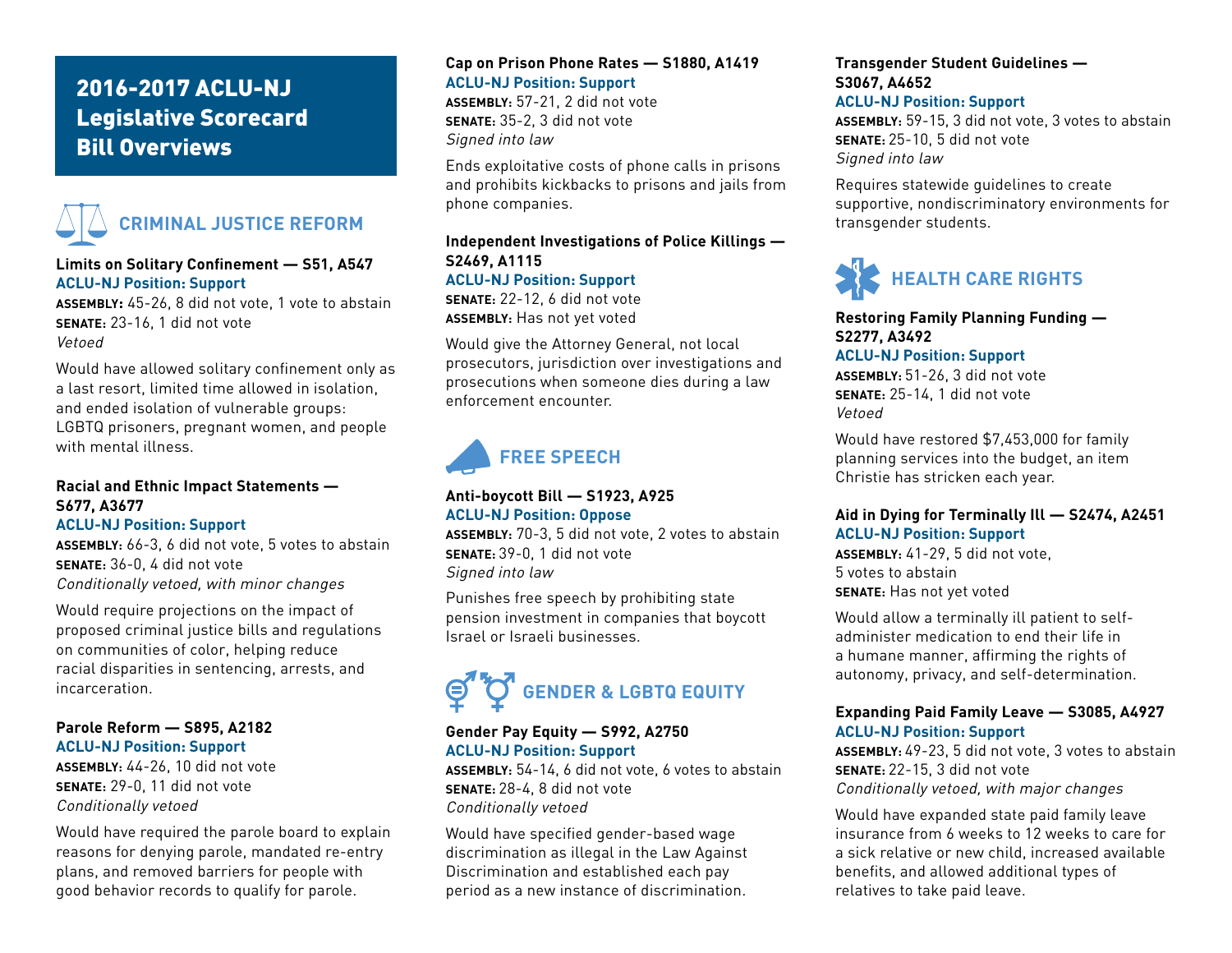| KEY:                                                                                                                                                   |                       |             |                                  |                       | <b>Criminal Justice Reform</b> |                   |                                      |                  | <b>Free</b><br><b>Speech</b> | Gender &<br><b>LGBTQ Equity</b> |                     | <b>Health Care</b><br><b>Rights</b> |
|--------------------------------------------------------------------------------------------------------------------------------------------------------|-----------------------|-------------|----------------------------------|-----------------------|--------------------------------|-------------------|--------------------------------------|------------------|------------------------------|---------------------------------|---------------------|-------------------------------------|
| FOR liberty<br>Х<br>Voted to Abstain<br><b>AGAINST liberty</b><br>Absent/Did not vote<br>$\star\star$<br>Not in office for entire length<br>of session |                       |             | Limits on Society<br>Continement | Impactive transferred | Paraguagement                  | Pricon Prior &    | Independent Police<br>Investigations | Anti-Soutoxy SiL | Gender Pay Equity            | Transportation Sydney           | Paid translationale | Family Planning Funds               |
|                                                                                                                                                        | <b>ACLU Position:</b> | <b>Yes</b>  | <b>Yes</b>                       | <b>Yes</b>            | <b>Yes</b>                     | <b>Yes</b>        | <b>No</b>                            | <b>Yes</b>       | <b>Yes</b>                   | <b>Yes</b>                      | <b>Yes</b>          |                                     |
| <b>Senator</b>                                                                                                                                         |                       | <b>S 51</b> | S 677                            | S 895                 | S 1880                         | S 2469            | S 1923                               | S 992            | $\overline{S}$ 3067          | S 3085e                         | S 2277              | <b>ACLU %</b>                       |
| Addiego, Dawn Marie (R-8)                                                                                                                              |                       | X           | 大                                |                       | 7.7                            |                   |                                      |                  |                              |                                 | X                   | 43%                                 |
| Allen, Diane B. (R-7)                                                                                                                                  |                       | $\times$    | ★                                |                       | $\bigstar$                     |                   | X                                    | $\bigstar$       |                              |                                 | X                   | 50%                                 |
| Bateman, Kip (R-16)                                                                                                                                    |                       | X           | $\bigstar$                       |                       | $\bigstar$                     | $\bm{\mathsf{X}}$ | $\bm{\times}$                        | $\bigstar$       | $\bigstar$                   | ${\bm \times}$                  | $\bigstar$          | 56%                                 |
| Beach, James (D-6)                                                                                                                                     |                       | $\bigstar$  | $\bigstar$                       | $\bigstar$            |                                | $\bigstar$        | $\bm{\times}$                        |                  | $\bigstar$                   | ★                               | $\bigstar$          | 88%                                 |
| Beck, Jennifer (R-11)                                                                                                                                  |                       | X           | ★                                |                       | ★                              | ★                 | $\bm{\times}$                        | X                | ★                            | X                               | ★                   | 56%                                 |
| Bucco, Anthony R. (R-25)                                                                                                                               |                       | X           | $\bigstar$                       | $\bigstar$            | X                              | $\bm{\mathsf{X}}$ | $\bm{\mathsf{X}}$                    | $\bigstar$       | X                            | X                               | X                   | 30%                                 |
| Cardinale, Gerald (R-39)                                                                                                                               |                       | ${\sf X}$   |                                  | ★                     | ★                              | $\bigstar$        | $\bm{\mathsf{X}}$                    | $\qquad \qquad$  | X                            | X                               | X                   | 38%                                 |
| Codey, Richard J. (D-27)                                                                                                                               |                       | $\bigstar$  | $\bigstar$                       | $\bigstar$            | $\bigstar$                     | $\bigstar$        | $\bm{\mathsf{X}}$                    | $\bigstar$       | $\bigstar$                   | $\bigstar$                      | $\bigstar$          | 90%                                 |
| Connors, Christopher J. (R-9)                                                                                                                          |                       | X           | $\bigstar$                       |                       | $\bigstar$                     | $\bm{\mathsf{X}}$ | $\bm{\mathsf{X}}$                    | $\bigstar$       | $\bm{\mathsf{X}}$            | $\bm{\mathsf{X}}$               | $\bm{\mathsf{X}}$   | 33%                                 |
| Cruz-Perez, Nilsa (D-5)                                                                                                                                |                       |             |                                  | $\bigstar$            |                                | $\bigstar$        | $\bm{\mathsf{X}}$                    | $\bigstar$       | $\bigstar$                   | $\bigstar$                      |                     | 83%                                 |
| Cunningham, Sandra B. (D-31)                                                                                                                           |                       | $\bigstar$  | ★                                | ★                     | $\bigstar$                     | $\bigstar$        | $\bm{\mathsf{X}}$                    | $\bigstar$       | ★                            | ★                               | ★                   | 90%                                 |
| Diegnan, Patrick J. (D-18)                                                                                                                             |                       | ★           |                                  |                       | ★                              |                   | X                                    | $\bigstar$       | ★                            | ★                               | ★                   | 89%                                 |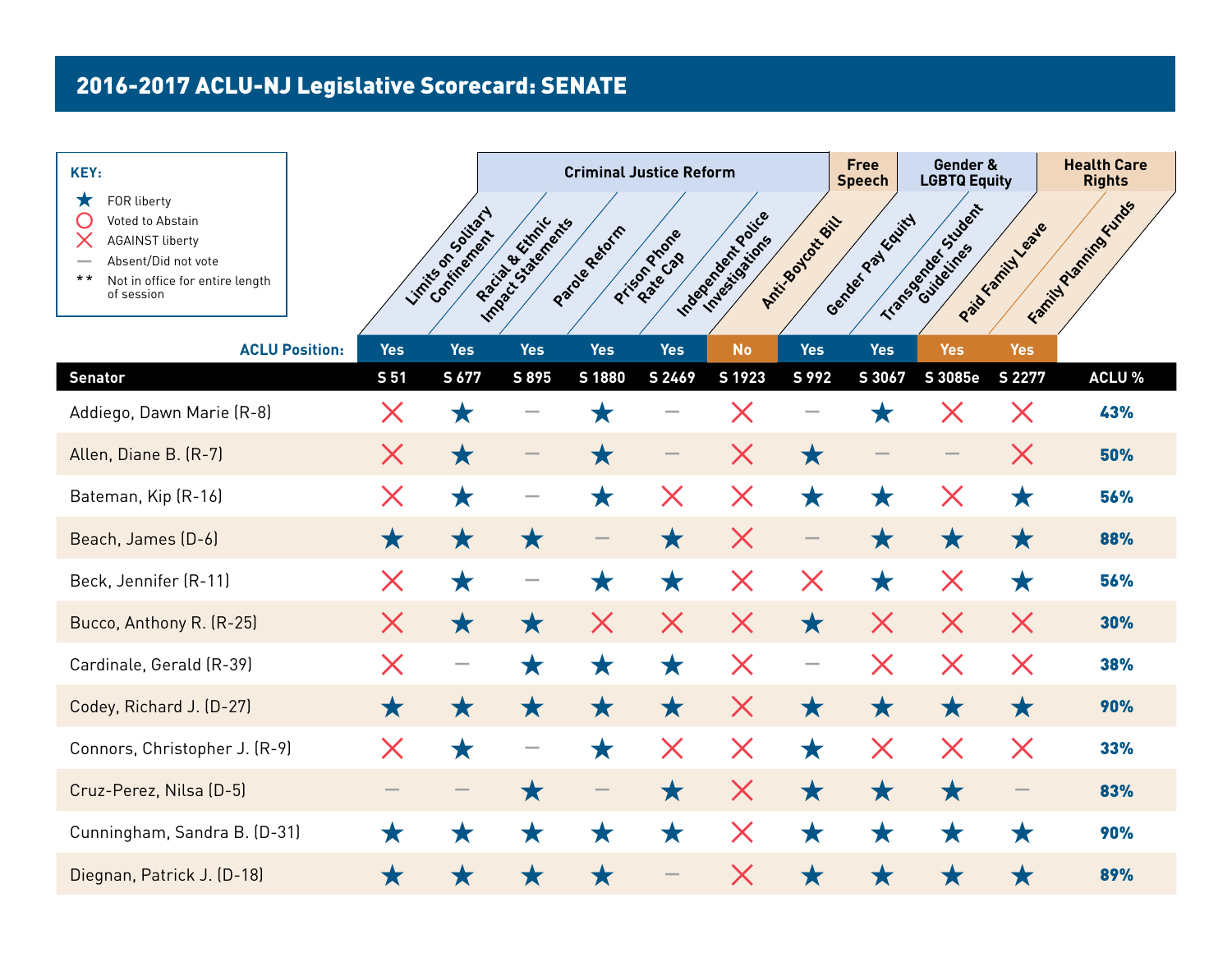| KEY:                                                                                                                                                   |                       |               |                      |                      | <b>Criminal Justice Reform</b> |                          |                                      |                          | <b>Free</b><br><b>Speech</b> | Gender &<br><b>LGBTQ Equity</b> |                   | <b>Health Care</b><br><b>Rights</b> |
|--------------------------------------------------------------------------------------------------------------------------------------------------------|-----------------------|---------------|----------------------|----------------------|--------------------------------|--------------------------|--------------------------------------|--------------------------|------------------------------|---------------------------------|-------------------|-------------------------------------|
| FOR liberty<br>Х<br>Voted to Abstain<br><b>AGAINST liberty</b><br>Absent/Did not vote<br>$\star\star$<br>Not in office for entire length<br>of session |                       |               | Limités os outles de | Impact of Statements | Parague Retain                 | Prison Prone<br>Rate Cap | Independent Police<br>integrisations | Anti-Joodcatchill        | Gender Pay Equity            | Transportations                 | Paid Family Leave | Family Planning Funds               |
|                                                                                                                                                        | <b>ACLU Position:</b> | <b>Yes</b>    | <b>Yes</b>           | <b>Yes</b>           | <b>Yes</b>                     | <b>Yes</b>               | <b>No</b>                            | <b>Yes</b>               | <b>Yes</b>                   | <b>Yes</b>                      | <b>Yes</b>        |                                     |
| <b>Senator</b>                                                                                                                                         |                       | S 51          | S 677                | S 895                | S 1880                         | S 2469                   | S 1923                               | S 992                    | S 3067                       | S 3085e                         | S 2277            | <b>ACLU %</b>                       |
| Doherty, Michael J. (R-23)                                                                                                                             |                       | X             | 大                    |                      | Х                              |                          | X                                    |                          |                              |                                 | X                 | 25%                                 |
| Gill, Nia H. (D-34)                                                                                                                                    |                       | $\bigstar$    | ★                    | Х                    | $\bigstar$                     | ★                        | X                                    | $\bigstar$               | ★                            | ★                               | $\bigstar$        | <b>90%</b>                          |
| Gordon, Robert M. (D-38)                                                                                                                               |                       | $\bigstar$    | ★                    | ★                    | $\bigstar$                     | $\bigstar$               | $\bm{\times}$                        | $\bigstar$               | $\sim$                       | ★                               | $\bigstar$        | 89%                                 |
| Greenstein, Linda R. (D-14)                                                                                                                            |                       | $\bigstar$    | $\bigstar$           | ★                    | $\bigstar$                     | $\bigstar$               | $\bm{\times}$                        | $\bigstar$               | $\bigstar$                   | ★                               | $\bigstar$        | <b>90%</b>                          |
| Holzapfel, James W. (R-10)                                                                                                                             |                       | X             | ★                    | $\hspace{0.05cm}$    | X                              | X                        | $\bm{\mathsf{X}}$                    |                          |                              | X                               | X                 | 14%                                 |
| Kean, Thomas H. (R-21)                                                                                                                                 |                       | $\times$      | $\bigstar$           | $\bigstar$           | $\bigstar$                     | $\times$                 | $\bm{\times}$                        | $\bigstar$               | $\bigstar$                   | $\bm{\mathsf{X}}$               | $\times$          | 50%                                 |
| Kyrillos, Joseph M. (R-13)                                                                                                                             |                       | X             | ★                    | ★                    | $\bigstar$                     | $\bm{\mathsf{X}}$        | $\bm{\times}$                        | $\bm{\mathsf{X}}$        | $\bm{\mathsf{X}}$            | $\bm{\mathsf{X}}$               | $\bm{\mathsf{X}}$ | 30%                                 |
| Lesniak, Raymond J. (D-20)                                                                                                                             |                       | $\bigstar$    | $\bigstar$           | $\bigstar$           | $\bigstar$                     | $\bigstar$               | $\bm{\mathsf{X}}$                    | $\bigstar$               | $\bigstar$                   | $\bigstar$                      | $\bigstar$        | 90%                                 |
| Madden, Fred H. (D-4)                                                                                                                                  |                       | ★             | ★                    | ★                    | $\bigstar$                     | $\hspace{0.05cm}$        | ${\bm \times}$                       | $\bigstar$               | ★                            | ★                               | ★                 | 89%                                 |
| O'Toole, Kevin J. (R-40)                                                                                                                               |                       | $\bm{\times}$ |                      | $\bigstar$           | $\bigstar$                     | X                        | $\bm{\mathsf{X}}$                    | $\overline{\phantom{0}}$ | X                            | $\bm{\mathsf{X}}$               | $\bm{\mathsf{X}}$ | 25%                                 |
| Oroho, Steven V. (R-24)                                                                                                                                |                       | X             |                      |                      | $\sim$                         | $\bm{\mathsf{X}}$        | $\bm{\times}$                        | $\bm{\mathsf{X}}$        | $\bm{\mathsf{X}}$            | $\bm{\times}$                   | $\bm{\mathsf{X}}$ | 0%                                  |
| Pennacchio, Joseph (R-26)                                                                                                                              |                       | X             |                      |                      | $\bigstar$                     | X                        | $\bm{\times}$                        | $\bm{\mathsf{X}}$        | $\bm{\mathsf{X}}$            | $\bm{\times}$                   | ${\sf X}$         | 30%                                 |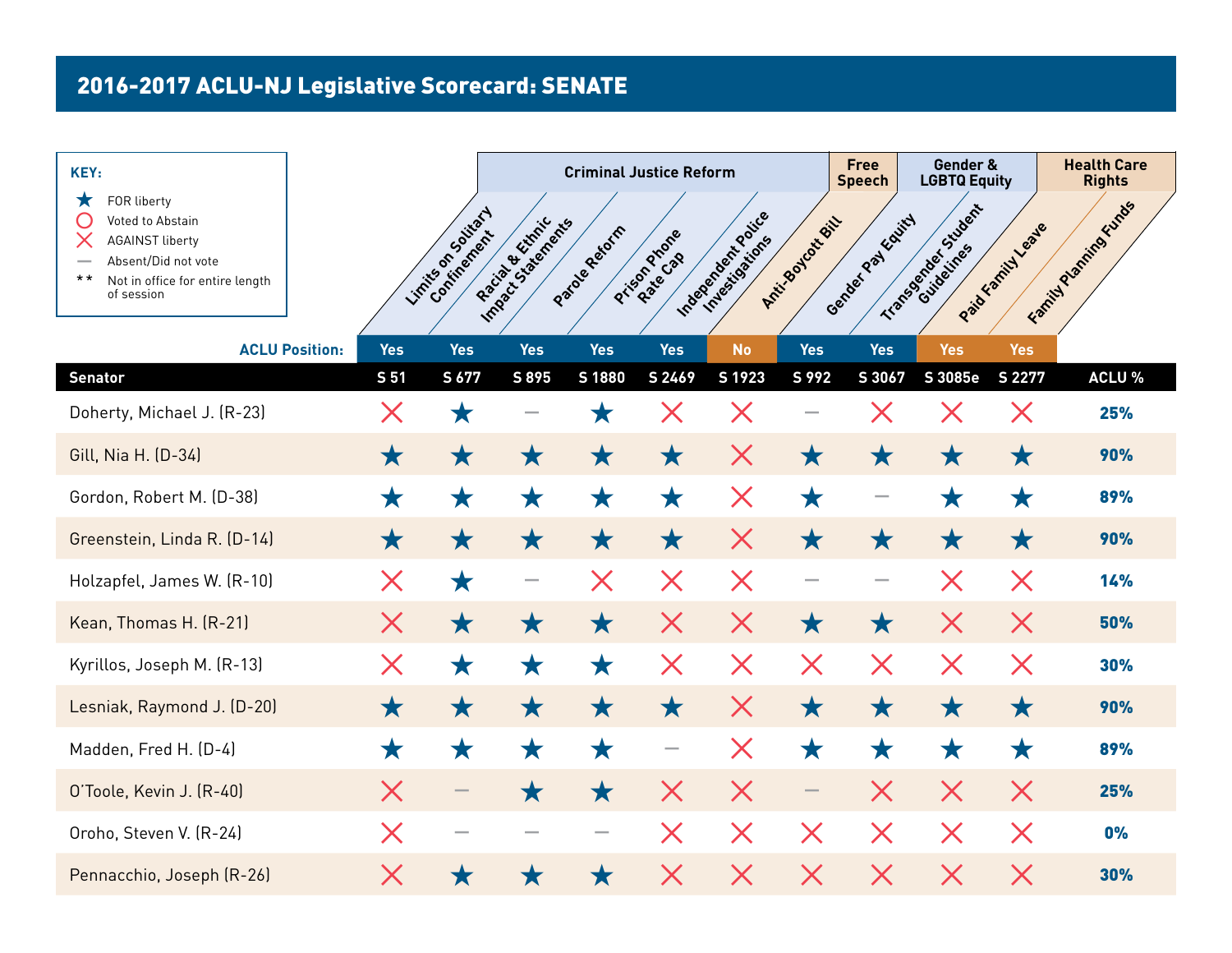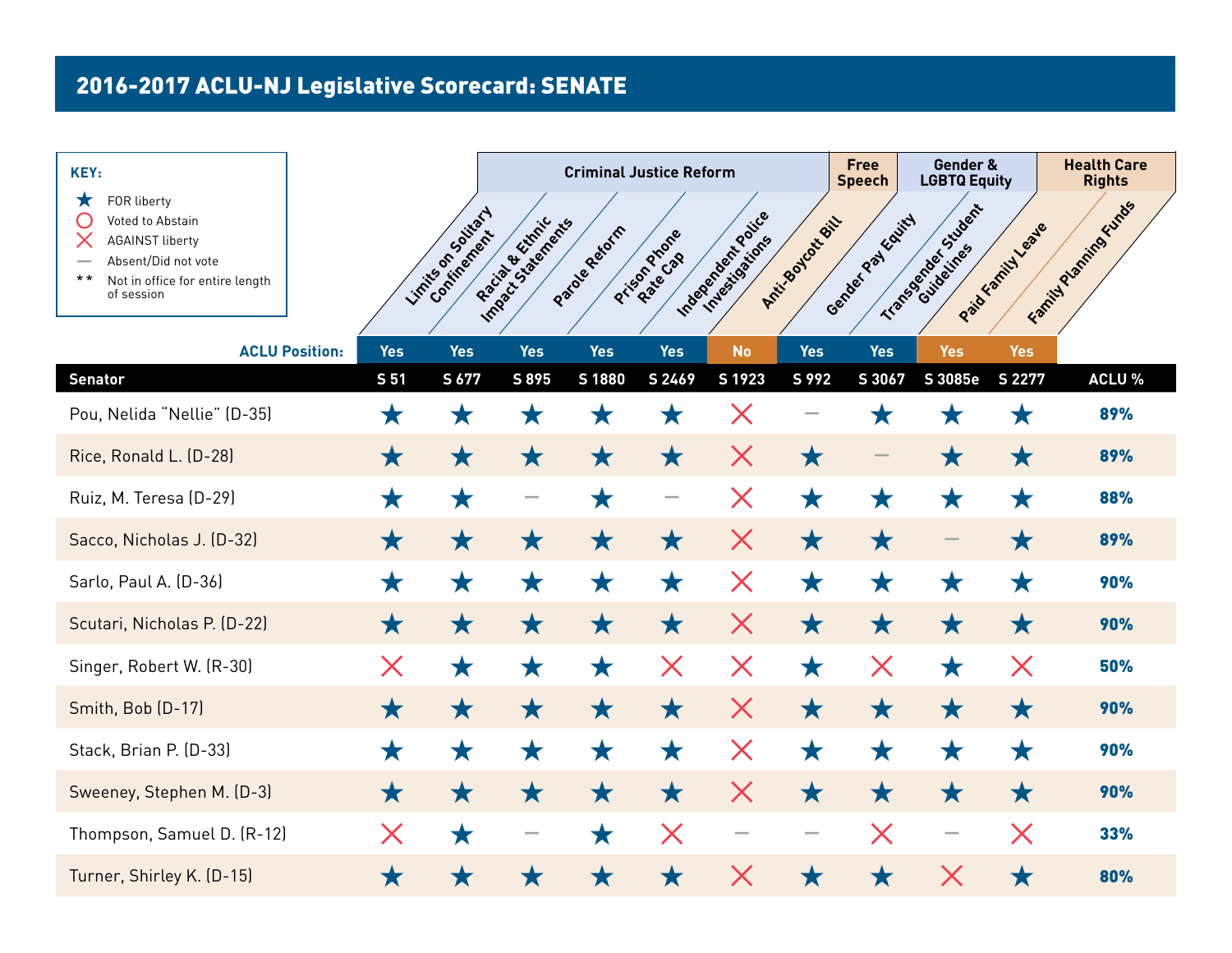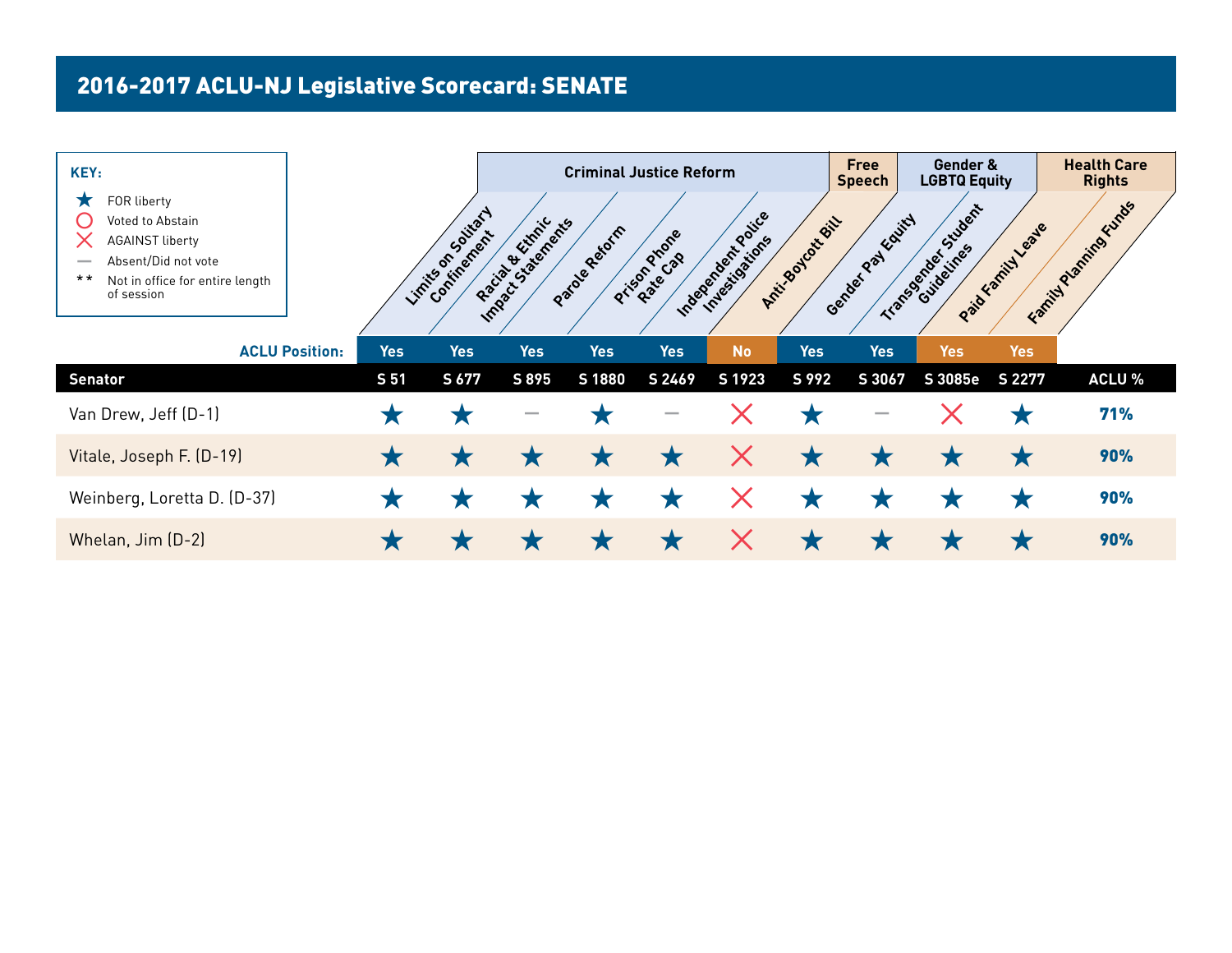| KEY:                                                                                                                                                   |                       |            |                      |                   | <b>Criminal Justice Reform</b> |                        |                   | <b>Free</b><br><b>Speech</b> | Gender &<br><b>LGBTQ Equity</b> |                   |                   | <b>Health Care</b><br><b>Rights</b> |
|--------------------------------------------------------------------------------------------------------------------------------------------------------|-----------------------|------------|----------------------|-------------------|--------------------------------|------------------------|-------------------|------------------------------|---------------------------------|-------------------|-------------------|-------------------------------------|
| FOR liberty<br>Х<br>Voted to Abstain<br><b>AGAINST liberty</b><br>Absent/Did not vote<br>$\star\star$<br>Not in office for entire length<br>of session |                       |            | Limités os outles de | Pricon Prior R    | Paragueratin                   | Racial Beckman Indiana | Anti-Soutoxy SiL  | Gender Pay Kaity             | Transportant Sudent             | Aidin Dying       | Paid Family Leave | Family Planning Funds               |
|                                                                                                                                                        | <b>ACLU Position:</b> | <b>Yes</b> | <b>Yes</b>           | <b>Yes</b>        | <b>Yes</b>                     | <b>No</b>              | <b>Yes</b>        | <b>Yes</b>                   | <b>Yes</b>                      | <b>Yes</b>        | <b>Yes</b>        |                                     |
| <b>Assembly Member</b>                                                                                                                                 |                       | A 547      | A 1419               | A 2182            | A 3677                         | A 925                  | A 2750            | A 4652                       | A 2451                          | A 4927            | A 3492            | <b>ACLU %</b>                       |
| Andrzejczak, Robert (D-1)                                                                                                                              |                       | X          | Х                    |                   | 大                              |                        | Х                 |                              | Ж                               |                   | Х                 | 50%                                 |
| Auth, Robert (R-39)                                                                                                                                    |                       | $\times$   | X                    | $\bm{\times}$     | O                              | X                      | O                 | O                            | X                               | $\bm{\mathsf{X}}$ | $\bm{\mathsf{X}}$ | 0%                                  |
| Barclay, Arthur (D-5)                                                                                                                                  |                       | ★          | $\bigstar$           | $\bigstar$        | ★                              | $\bm{\mathsf{X}}$      | $\bigstar$        | ★                            | $\bigstar$                      | ★                 | ★                 | 90%                                 |
| Benson, Daniel R. (D-14)                                                                                                                               |                       | $\bigstar$ | $\bigstar$           | $\bigstar$        | $\bigstar$                     | $\bm{\mathsf{X}}$      | $\bigstar$        | ★                            | $\bigstar$                      | $\bigstar$        | ★                 | 90%                                 |
| Bramnick, Jon M. (R-21)                                                                                                                                |                       | X          | ★                    | $\bm{\mathsf{X}}$ | ★                              | $\bm{\mathsf{X}}$      | $\bm{\mathsf{X}}$ | ★                            | ${\sf X}$                       | $\bm{\mathsf{X}}$ | X                 | 30%                                 |
| Brown, Chris A. (R-2)                                                                                                                                  |                       | X          | X                    | X                 | $\bigstar$                     | X                      | $\bigstar$        | $\bigstar$                   | X                               | $\bigstar$        | $\bigstar$        | 50%                                 |
| Bucco, Anthony M. (R-25)                                                                                                                               |                       | X          | $\bm{\times}$        | $\bm{\mathsf{X}}$ | $\bigstar$                     | $\bm{\mathsf{X}}$      | $\bm{\mathsf{X}}$ | $\bm{\mathsf{X}}$            | X                               | $\bm{\mathsf{X}}$ | X                 | 10%                                 |
| Burzichelli, John J. (D-3)                                                                                                                             |                       | $\bigstar$ | $\bigstar$           | $\bigstar$        | $\bigstar$                     | $\bm{\mathsf{X}}$      | $\bigstar$        | $\bigstar$                   | $\bigstar$                      | $\bigstar$        | $\bigstar$        | 90%                                 |
| Caputo, Ralph R. (D-28)                                                                                                                                |                       | ★          | $\bigstar$           |                   | ★                              | $\bm{\mathsf{X}}$      | $\bigstar$        | $\bigstar$                   | X                               | $\bigstar$        | ★                 | 78%                                 |
| Caride, Marlene (D-36)                                                                                                                                 |                       |            | ★                    | $\bigstar$        | $\bigstar$                     | $\bm{\times}$          |                   | $\bigstar$                   | $\bigstar$                      | $\bigstar$        | $\bigstar$        | 88%                                 |
| Carroll, Michael Patrick (R-25)                                                                                                                        |                       |            | X                    | $\bigstar$        |                                | X                      | X                 | ${\bm \times}$               | $\bm{\mathsf{X}}$               | $\bm{\mathsf{X}}$ | ${\bm \times}$    | 13%                                 |
| Chaparro, Annette (D-33)                                                                                                                               |                       | ★          |                      | Х                 | ★                              | X                      | ★                 | ★                            | ★                               | ★                 | ★                 | 90%                                 |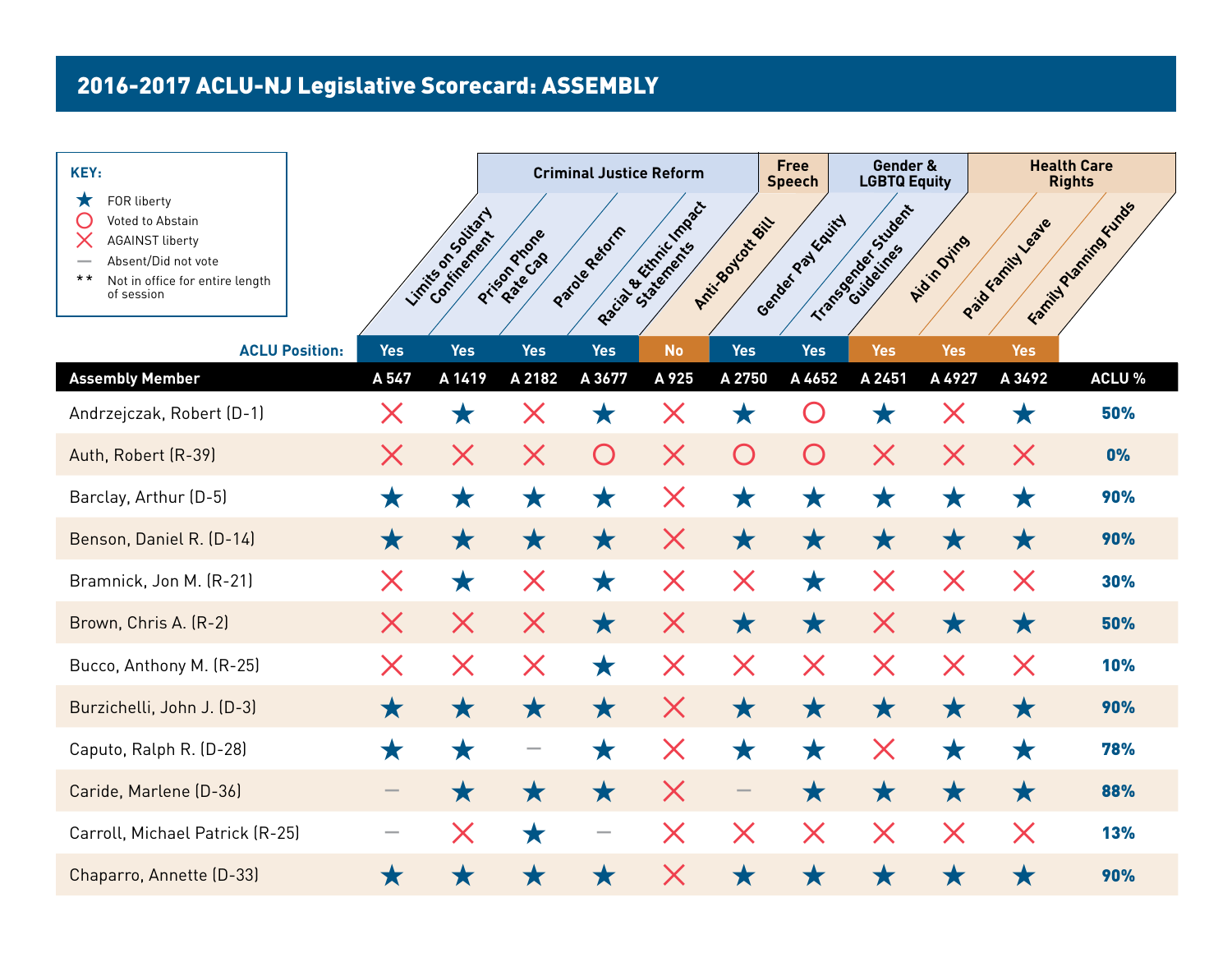| KEY:                                                                                                                                                   |                       |                   |                     |                   | <b>Criminal Justice Reform</b> |                         |                          | <b>Free</b><br><b>Speech</b> | Gender &<br><b>LGBTQ Equity</b> |                   |                     | <b>Health Care</b><br><b>Rights</b> |
|--------------------------------------------------------------------------------------------------------------------------------------------------------|-----------------------|-------------------|---------------------|-------------------|--------------------------------|-------------------------|--------------------------|------------------------------|---------------------------------|-------------------|---------------------|-------------------------------------|
| FOR liberty<br>Х<br>Voted to Abstain<br><b>AGAINST liberty</b><br>Absent/Did not vote<br>$\star\star$<br>Not in office for entire length<br>of session |                       |                   | Limités os outraits | Prison Priorie    | Paraguagement                  | Racial Britainic Impact | Anti-Soutoxy SiL         | Gender Pay Equity            | Transportation Sudent           | Aidin Dying       | Paid translationale | Family Planning Funds               |
|                                                                                                                                                        | <b>ACLU Position:</b> | <b>Yes</b>        | <b>Yes</b>          | <b>Yes</b>        | <b>Yes</b>                     | <b>No</b>               | <b>Yes</b>               | <b>Yes</b>                   | <b>Yes</b>                      | <b>Yes</b>        | <b>Yes</b>          |                                     |
| <b>Assembly Member</b>                                                                                                                                 |                       | A 547             | A 1419              | A 2182            | A 3677                         | A 925                   | A 2750                   | A 4652                       | A 2451                          | A 4927            | A 3492              | <b>ACLU %</b>                       |
| Chiaravalloti, Nicholas (D-31)                                                                                                                         |                       | ★                 |                     | Ж                 | Х                              | Х                       | $\mathbf{L}$             | Х                            |                                 |                   | Х                   | 80%                                 |
| Ciattarelli, Jack M. (R-16)                                                                                                                            |                       | $\bm{\times}$     | $\bigstar$          |                   | $\bigstar$                     | X                       | $\bigstar$               | ${\bm \times}$               | $\bigstar$                      | $\bm{\mathsf{X}}$ | $\bm{\mathsf{X}}$   | 44%                                 |
| Clifton, Robert D. (R-12)                                                                                                                              |                       | X                 | $\bm{\times}$       | X                 | $\bigstar$                     | $\bm{\mathsf{X}}$       | $\overline{\phantom{0}}$ | ${\bm \times}$               | $\bm{\mathsf{X}}$               | $\bm{\mathsf{X}}$ | $\bm{\mathsf{X}}$   | <b>11%</b>                          |
| Conaway, Herb (D-7)                                                                                                                                    |                       | $\bigstar$        | $\bigstar$          | $\bigstar$        | $\bigstar$                     |                         | ★                        | $\bigstar$                   | O                               | $\bigstar$        | $\bigstar$          | 89%                                 |
| Coughlin, Craig J. (D-19)                                                                                                                              |                       | ★                 | $\bigstar$          | ★                 | ★                              | $\bm{\mathsf{X}}$       | $\bigstar$               | ★                            | $\bigstar$                      | ★                 | ★                   | 90%                                 |
| Dancer, Ronald S. (R-12)                                                                                                                               |                       | $\bm{\times}$     | $\bigstar$          | X                 | $\bigstar$                     | X                       | O                        | X                            | X                               | $\bm{\mathsf{X}}$ | $\bm{\mathsf{X}}$   | 20%                                 |
| Danielsen, Joe (D-17)                                                                                                                                  |                       | ★                 | ★                   | $\bigstar$        | ★                              | X                       | ★                        | ★                            | ★                               | ★                 | ★                   | 90%                                 |
| DeAngelo, Wayne P. (D-14)                                                                                                                              |                       | $\bigstar$        | $\bigstar$          | $\bigstar$        | $\bigstar$                     | $\bm{\times}$           | $\bigstar$               | $\bigstar$                   | $\bigstar$                      | $\bigstar$        | $\bigstar$          | 90%                                 |
| DeCroce, BettyLou (R-26)                                                                                                                               |                       | $\bm{\mathsf{X}}$ | $\bigstar$          | $\bm{\mathsf{X}}$ | $\bigstar$                     | $\bm{\times}$           | $\bigcirc$               | ${\bm \times}$               | $\bm{\times}$                   | $\qquad \qquad$   | ${\bm \times}$      | 22%                                 |
| DiMaio, John (R-23)                                                                                                                                    |                       | $\times$          | $\bm{\mathsf{X}}$   | $\bm{\times}$     | $\bigcirc$                     | $\bm{\mathsf{X}}$       | $\bm{\mathsf{X}}$        | $\bm{\mathsf{X}}$            | $\bm{\mathsf{X}}$               | $\bm{\mathsf{X}}$ | $\bm{\mathsf{X}}$   | 0%                                  |
| Downey, Joann (D-11)                                                                                                                                   |                       | $\bigstar$        | $\bigstar$          | $\bm{\times}$     | $\bigstar$                     | $\bm{\times}$           | $\bigstar$               | ★                            | $\bigstar$                      | ★                 | $\bigstar$          | 80%                                 |
| Egan, Joseph V. (D-17)                                                                                                                                 |                       | ★                 | ★                   | ★                 |                                | $\bm{\mathsf{X}}$       | ★                        | $\bigstar$                   | $\bm{\mathsf{X}}$               | ★                 | ★                   | 78%                                 |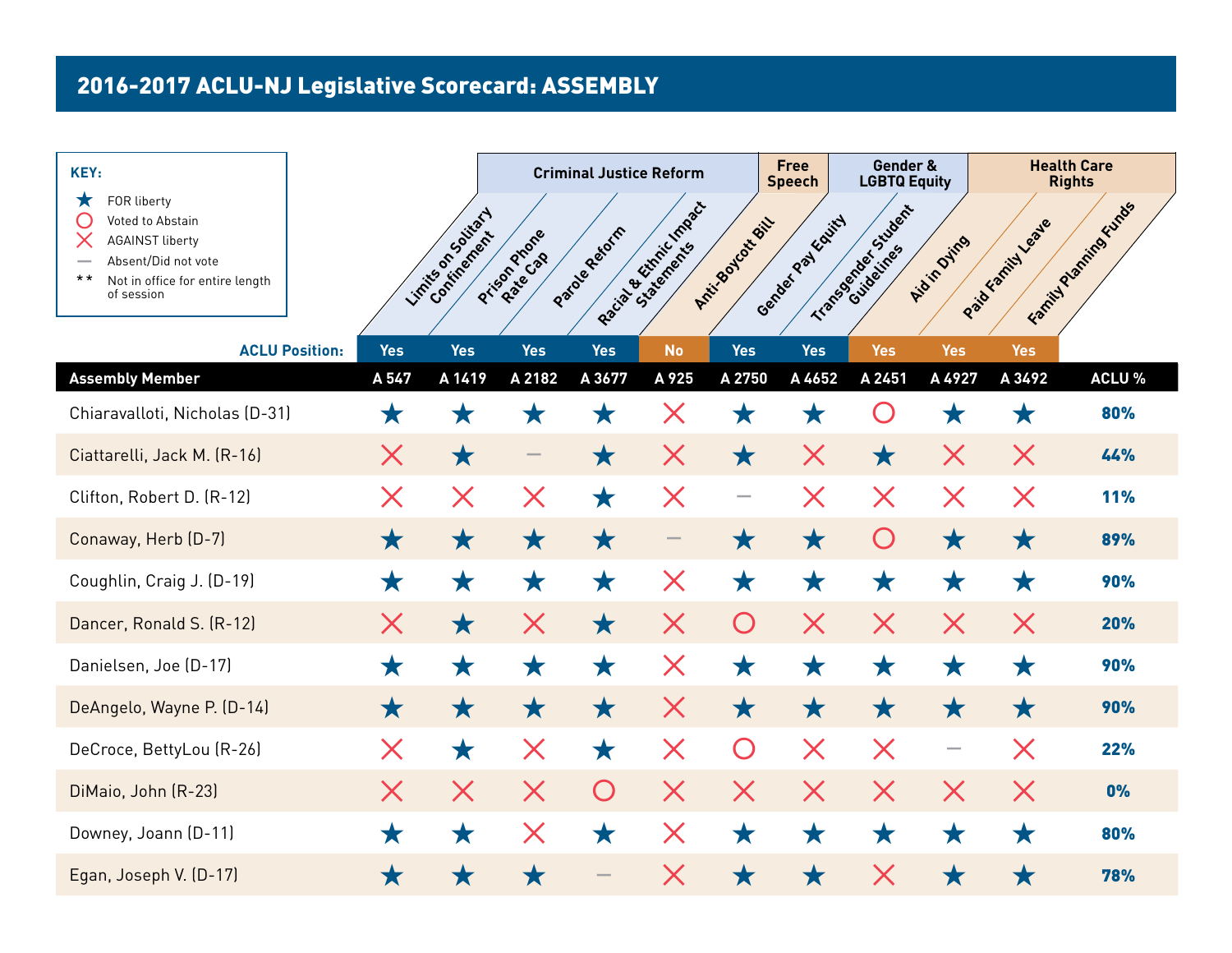| KEY:                                                                                                                                                   |                       |            |                      |                   | <b>Criminal Justice Reform</b> |                        |                  | <b>Free</b><br><b>Speech</b> | Gender &<br><b>LGBTQ Equity</b> |                   |                   | <b>Health Care</b><br><b>Rights</b> |
|--------------------------------------------------------------------------------------------------------------------------------------------------------|-----------------------|------------|----------------------|-------------------|--------------------------------|------------------------|------------------|------------------------------|---------------------------------|-------------------|-------------------|-------------------------------------|
| FOR liberty<br>Х<br>Voted to Abstain<br><b>AGAINST liberty</b><br>Absent/Did not vote<br>$\star\star$<br>Not in office for entire length<br>of session |                       |            | Limités os outles de | Pricon Prior R    | Paragueratin                   | Racial Bettinic Impact | Anti-Soutoxy SiL | Gender Pay Kaity             | Transportation.                 | Aidin Dying       | Paid Kamily Leave | Family Planning Funds               |
|                                                                                                                                                        | <b>ACLU Position:</b> | <b>Yes</b> | <b>Yes</b>           | <b>Yes</b>        | <b>Yes</b>                     | <b>No</b>              | <b>Yes</b>       | <b>Yes</b>                   | <b>Yes</b>                      | <b>Yes</b>        | <b>Yes</b>        |                                     |
| <b>Assembly Member</b>                                                                                                                                 |                       | A 547      | A 1419               | A 2182            | A 3677                         | A 925                  | A 2750           | A 4652                       | A 2451                          | A 4927            | A 3492            | <b>ACLU %</b>                       |
| Eustace, Tim (D-38)                                                                                                                                    |                       | Х          | Х                    |                   | Х                              | Х                      |                  | 7.3                          |                                 |                   | Х                 | 88%                                 |
| Giblin, Thomas P. (D-34)                                                                                                                               |                       |            | ★                    | $\bigstar$        | $\bigstar$                     | Х                      | $\bigstar$       | $\bigstar$                   |                                 | $\bigstar$        |                   | 86%                                 |
| Gove, DiAnne C. (R-9)                                                                                                                                  |                       | X          | $\bm{\mathsf{X}}$    | $\bm{\mathsf{X}}$ | $\bigstar$                     | $\bm{\mathsf{X}}$      | O                | ${\bm \times}$               | $\bm{\mathsf{X}}$               | $\bm{\times}$     | $\bm{\mathsf{X}}$ | 10%                                 |
| Green, Jerry (D-22)                                                                                                                                    |                       | $\bigstar$ | $\bigstar$           | $\bigstar$        | $\bigstar$                     | $\bm{\mathsf{X}}$      | ★                | $\bigstar$                   | $\bigstar$                      | ★                 | ★                 | 90%                                 |
| Greenwald, Louis D. (D-6)                                                                                                                              |                       | ★          | ★                    | ★                 | ★                              | $\bm{\mathsf{X}}$      | ★                | ★                            | ★                               | ★                 | ★                 | 90%                                 |
| Gusciora, Reed (D-15)                                                                                                                                  |                       | $\bigstar$ | $\bigstar$           |                   | $\bigstar$                     | X                      | $\bigstar$       | $\bigstar$                   | $\bigstar$                      | $\bigstar$        | $\bigstar$        | 89%                                 |
| Handlin, Amy H. (R-13)                                                                                                                                 |                       | X          | $\bm{\times}$        | X                 | $\bigcirc$                     | $\bm{\mathsf{X}}$      | ★                | ★                            | $\bm{\mathsf{X}}$               | $\bm{\mathsf{X}}$ | ${\bm \times}$    | 20%                                 |
| Holley, Jamel C. (D-20)                                                                                                                                |                       | $\bigstar$ | $\bigstar$           | $\bigstar$        | $\bigstar$                     | $\bm{\mathsf{X}}$      | ★                | $\bigstar$                   | $\bigstar$                      | ★                 | $\bigstar$        | 90%                                 |
| Houghtaling, Eric (D-11)                                                                                                                               |                       | X          | $\bigstar$           | $\bm{\mathsf{X}}$ | $\bigstar$                     | $\bm{\mathsf{X}}$      | $\bigstar$       | $\bigstar$                   | $\bigstar$                      | $\bigstar$        | $\bigstar$        | 70%                                 |
| Howarth, Joe (R-8)                                                                                                                                     |                       | $\times$   | $\bm{\mathsf{X}}$    | $\bm{\mathsf{X}}$ | $\bigstar$                     | X                      | $\bigcirc$       | $\bigstar$                   | $\bm{\mathsf{X}}$               | O                 | $\bm{\mathsf{X}}$ | 20%                                 |
| Jasey, Mila M. (D-27)                                                                                                                                  |                       | $\bigstar$ | $\bigstar$           | $\bigstar$        | ★                              | $\bm{\mathsf{X}}$      | $\bigstar$       | ★                            | $\bigstar$                      | ★                 | ★                 | 90%                                 |
| Jimenez, Angelica M. (D-32)                                                                                                                            |                       | $\bigstar$ | ★                    | ★                 | ★                              | ★                      | ★                | ★                            | ★                               | ★                 | ★                 | 100%                                |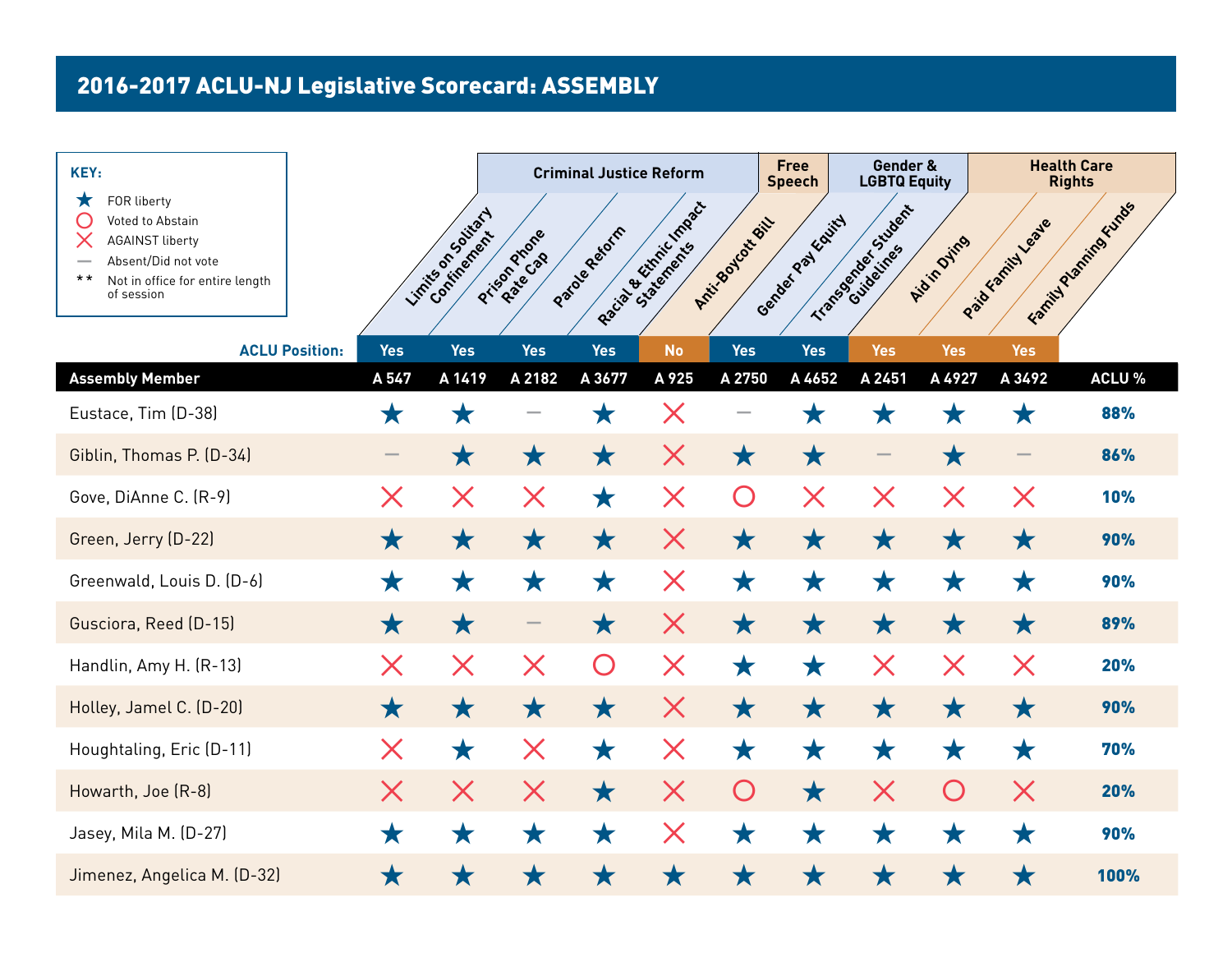| KEY:                                                                                                                                                   |                          |                      |                           | <b>Criminal Justice Reform</b> |                               |                   | <b>Free</b><br><b>Speech</b> | Gender &<br><b>LGBTQ Equity</b> |                   |                   | <b>Health Care</b><br><b>Rights</b> |
|--------------------------------------------------------------------------------------------------------------------------------------------------------|--------------------------|----------------------|---------------------------|--------------------------------|-------------------------------|-------------------|------------------------------|---------------------------------|-------------------|-------------------|-------------------------------------|
| FOR liberty<br>Х<br>Voted to Abstain<br><b>AGAINST liberty</b><br>Absent/Did not vote<br>$\star\star$<br>Not in office for entire length<br>of session |                          | Limités os outles de | Prison Priore<br>Rate Cap | Paragueratin                   | Recibius de Childrenies de la | Anti-Soutoxy      | Gender Pay Equity            | Transportant Sudent             | Aidin Dying       | Paid Family Leave | Family Planning Funds               |
| <b>ACLU Position:</b>                                                                                                                                  | <b>Yes</b>               | <b>Yes</b>           | <b>Yes</b>                | <b>Yes</b>                     | <b>No</b>                     | <b>Yes</b>        | <b>Yes</b>                   | <b>Yes</b>                      | <b>Yes</b>        | <b>Yes</b>        |                                     |
| <b>Assembly Member</b>                                                                                                                                 | A 547                    | A 1419               | A 2182                    | A 3677                         | A 925                         | A 2750            | A 4652                       | A 2451                          | A 4927            | A 3492            | ACLU %                              |
| Johnson, Gordon M. (D-37)                                                                                                                              | Х                        |                      | 7. 0                      | X                              | Х                             | Ж                 | Ж                            |                                 |                   | Ж                 | 90%                                 |
| Jones, Patricia Egan (D-5)                                                                                                                             | $\bigstar$               | $\bigstar$           | $\bigstar$                | $\bigstar$                     | X                             | $\bigstar$        | ★                            | $\bigstar$                      | ★                 | $\bigstar$        | 90%                                 |
| **Karabinchak, Robert J. (D-18)                                                                                                                        | $\bigstar$               | ★                    | ★                         | $\bigstar$                     | $\bm{\mathsf{X}}$             | $\sim$            | ★                            | $\bigcirc$                      | ★                 | ★                 | 78%                                 |
| Kean, Sean T. (R-30)                                                                                                                                   | X                        | $\bigstar$           |                           | $\bigstar$                     | X                             | $\bm{\mathsf{X}}$ | $\bigstar$                   | $\bm{\mathsf{X}}$               | $\bm{\mathsf{X}}$ | ${\bm \times}$    | 33%                                 |
| Kennedy, James J. (D-22)                                                                                                                               | ★                        | ★                    |                           | $\bigstar$                     | $\bm{\times}$                 | $\bigstar$        | ★                            | ★                               | ★                 | ★                 | 89%                                 |
| Lagana, Joseph A. (D-38)                                                                                                                               | $\bigstar$               | ★                    | $\bigstar$                |                                | $\bm{\times}$                 | $\bigstar$        | $\bigstar$                   | ★                               | ★                 | $\bigstar$        | 89%                                 |
| Lampitt, Pamela R. (D-6)                                                                                                                               | ★                        | ★                    |                           | ★                              | $\bm{\mathsf{X}}$             | $\bigstar$        | ★                            | $\bigstar$                      | ★                 | ★                 | 89%                                 |
| Land, R. Bruce (D-1)                                                                                                                                   | X                        | $\bigstar$           | $\bm{\mathsf{X}}$         | $\bigstar$                     | $\bm{\mathsf{X}}$             | $\bigstar$        | O                            | $\bigstar$                      | $\bm{\mathsf{X}}$ | $\bigstar$        | 50%                                 |
| Mazzeo, Vincent (D-2)                                                                                                                                  | $\bigstar$               | $\bigstar$           | $\bm{\times}$             | $\bigstar$                     | $\bm{\times}$                 | $\bigstar$        | ★                            | $\bigstar$                      |                   | ★                 | 78%                                 |
| McGuckin, Gregory P. (R-10)                                                                                                                            | $\overline{\phantom{0}}$ | $\bm{\times}$        | $\bm{\times}$             | $\bigstar$                     | $\bm{\mathsf{X}}$             |                   | $\overline{\phantom{a}}$     | $\bm{\times}$                   | $\bm{\times}$     | $\bm{\mathsf{X}}$ | 14%                                 |
| McKeon, John F. (D-27)                                                                                                                                 | ★                        | $\bigstar$           | $\bigstar$                | $\bigstar$                     | $\bm{\times}$                 | ★                 | ★                            | ★                               | ★                 | ★                 | 90%                                 |
| McKnight, Angela V. (D-31)                                                                                                                             | ★                        | Х                    | Х                         | ★                              | X                             | ★                 | ★                            | Х                               | Х                 | ★                 | 90%                                 |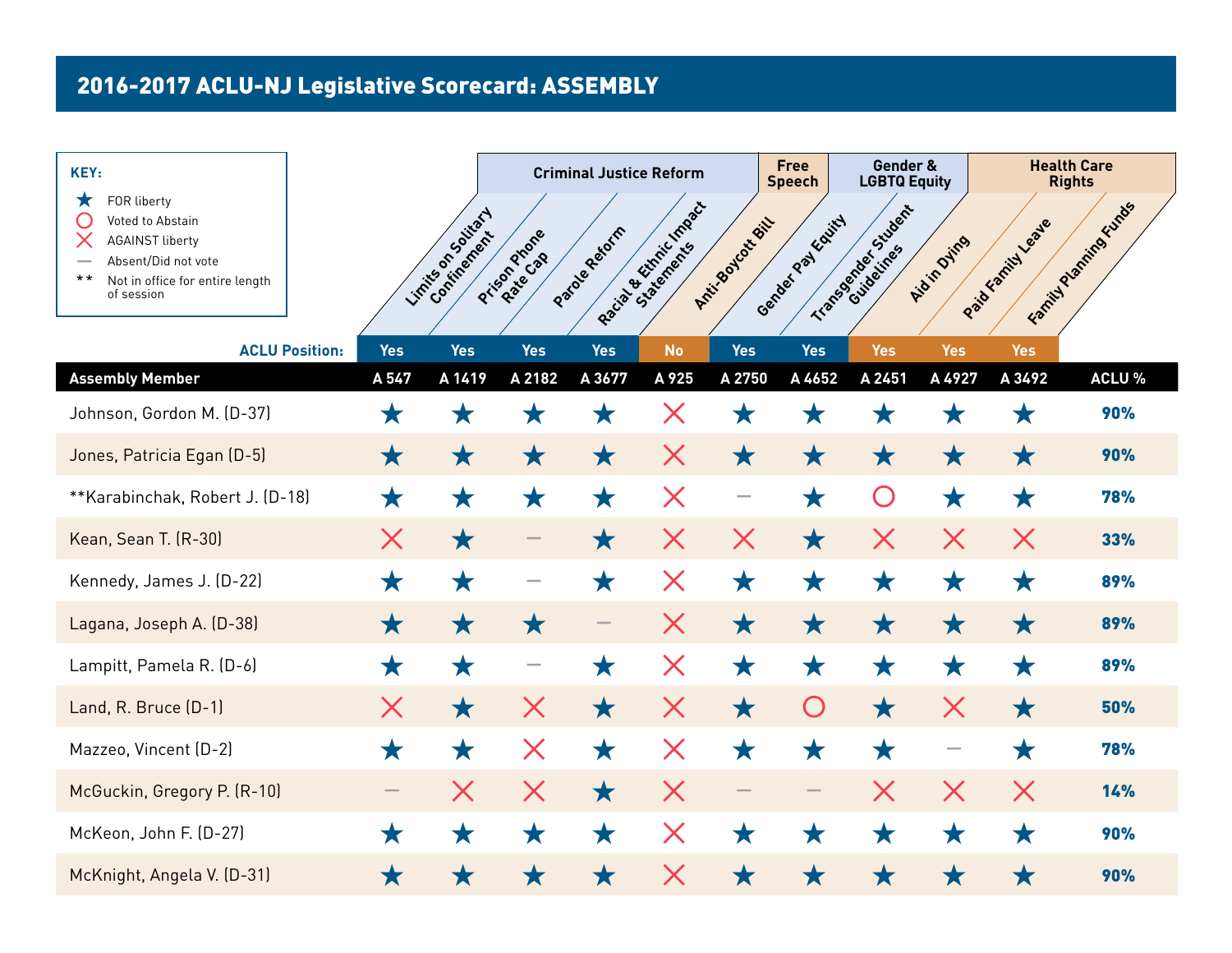| KEY:                                                                                                                                                             |               |                                  |                           | <b>Criminal Justice Reform</b> |                         |                   | <b>Free</b><br><b>Speech</b> | Gender &<br><b>LGBTQ Equity</b> |                   |                   | <b>Health Care</b><br><b>Rights</b> |
|------------------------------------------------------------------------------------------------------------------------------------------------------------------|---------------|----------------------------------|---------------------------|--------------------------------|-------------------------|-------------------|------------------------------|---------------------------------|-------------------|-------------------|-------------------------------------|
| FOR liberty<br>$\mathbf x$<br>Voted to Abstain<br><b>AGAINST liberty</b><br>Absent/Did not vote<br>$\star\star$<br>Not in office for entire length<br>of session |               | Limits on Society<br>Continement | Prison Priore<br>Rate Cap | Paragueratin                   | Racial Britainic Impact | Anti-Soutoxy SiL  | Gender Pay Equity            | Transportation Sudent           | Aidin Dying       | Paid Kamily Leave | Family Planning Funds               |
| <b>ACLU Position:</b>                                                                                                                                            | <b>Yes</b>    | <b>Yes</b>                       | <b>Yes</b>                | <b>Yes</b>                     | <b>No</b>               | <b>Yes</b>        | <b>Yes</b>                   | <b>Yes</b>                      | <b>Yes</b>        | <b>Yes</b>        |                                     |
| <b>Assembly Member</b>                                                                                                                                           | A 547         | A 1419                           | A 2182                    | A 3677                         | A 925                   | A 2750            | A 4652                       | A 2451                          | A 4927            | A 3492            | <b>ACLU %</b>                       |
| Moriarty, Paul D. (D-4)                                                                                                                                          | Х             |                                  | Ж                         | Х                              |                         | Ж                 | 7.3                          |                                 |                   | ZК                | 100%                                |
| Mosquera, Gabriela M. (D-4)                                                                                                                                      | $\bigstar$    | $\bigstar$                       | $\bigstar$                | $\bigstar$                     | X                       | $\bigstar$        | $\bigstar$                   | ★                               | ★                 | $\bigstar$        | 90%                                 |
| Mukherji, Raj (D-33)                                                                                                                                             |               | $\bigstar$                       | $\bigstar$                | $\bigstar$                     | $\bm{\mathsf{X}}$       | $\bigstar$        | $\bigstar$                   |                                 | ★                 | $\bigstar$        | 88%                                 |
| Munoz, Nancy F. (R-21)                                                                                                                                           | X             | $\bm{\mathsf{X}}$                | $\bm{\times}$             | $\bigstar$                     | $\bm{\mathsf{X}}$       | $\bigstar$        | $\bigstar$                   | X                               | $\bm{\times}$     | $\bm{\times}$     | 30%                                 |
| Muoio, Elizabeth Maher (D-15)                                                                                                                                    | ★             | ★                                | ★                         | ★                              | $\bm{\mathsf{X}}$       | ★                 | ★                            | $\bigcirc$                      | ★                 | ★                 | 80%                                 |
| Oliver, Sheila Y. (D-34)                                                                                                                                         | $\bigstar$    | $\bigstar$                       | $\bigstar$                | $\bigstar$                     | $\bigstar$              | $\bigstar$        |                              | $\bm{\times}$                   | $\bigstar$        | ★                 | 89%                                 |
| O'Scanlon, Declan J. (R-13)                                                                                                                                      | X             | $\bm{\times}$                    | $\bigstar$                | $\bigcap$                      | $\bm{\mathsf{X}}$       | $\bm{\mathsf{X}}$ | ★                            | $\bigstar$                      | $\bm{\mathsf{X}}$ | $\bm{\mathsf{X}}$ | 30%                                 |
| Peterson, Erik (R-23)                                                                                                                                            | $\bm{\times}$ | $\bm{\times}$                    | $\bm{\mathsf{X}}$         | O                              | $\bm{\mathsf{X}}$       | $\bm{\mathsf{X}}$ | $\bm{\mathsf{X}}$            | $\bm{\mathsf{X}}$               | $\bm{\mathsf{X}}$ | $\times$          | 0%                                  |
| Phoebus, Gail (R-24)                                                                                                                                             | X             | $\bm{\mathsf{X}}$                | $\bm{\mathsf{X}}$         | $\bm{\mathsf{X}}$              | $\bm{\mathsf{X}}$       | $\bm{\mathsf{X}}$ | $\bm{\mathsf{X}}$            | $\bm{\mathsf{X}}$               | $\bm{\mathsf{X}}$ | $\bm{\mathsf{X}}$ | 0%                                  |
| Pinkin, Nancy J. (D-18)                                                                                                                                          | $\bigstar$    | $\bigstar$                       | $\bigstar$                | $\bigstar$                     | X                       | $\bigstar$        | $\bigstar$                   | X                               | $\bigstar$        | $\bigstar$        | 80%                                 |
| Pintor Marin, Eliana (D-29)                                                                                                                                      | $\bigstar$    | $\bigstar$                       | $\bigstar$                | $\bigstar$                     | $\bm{\mathsf{X}}$       |                   | ★                            | ★                               | ★                 | $\bigstar$        | 89%                                 |
| Prieto, Vincent (D-32)                                                                                                                                           | ★             | Х                                | Х                         | ★                              | X                       | Х                 | ★                            | ★                               | Х                 | ★                 | 90%                                 |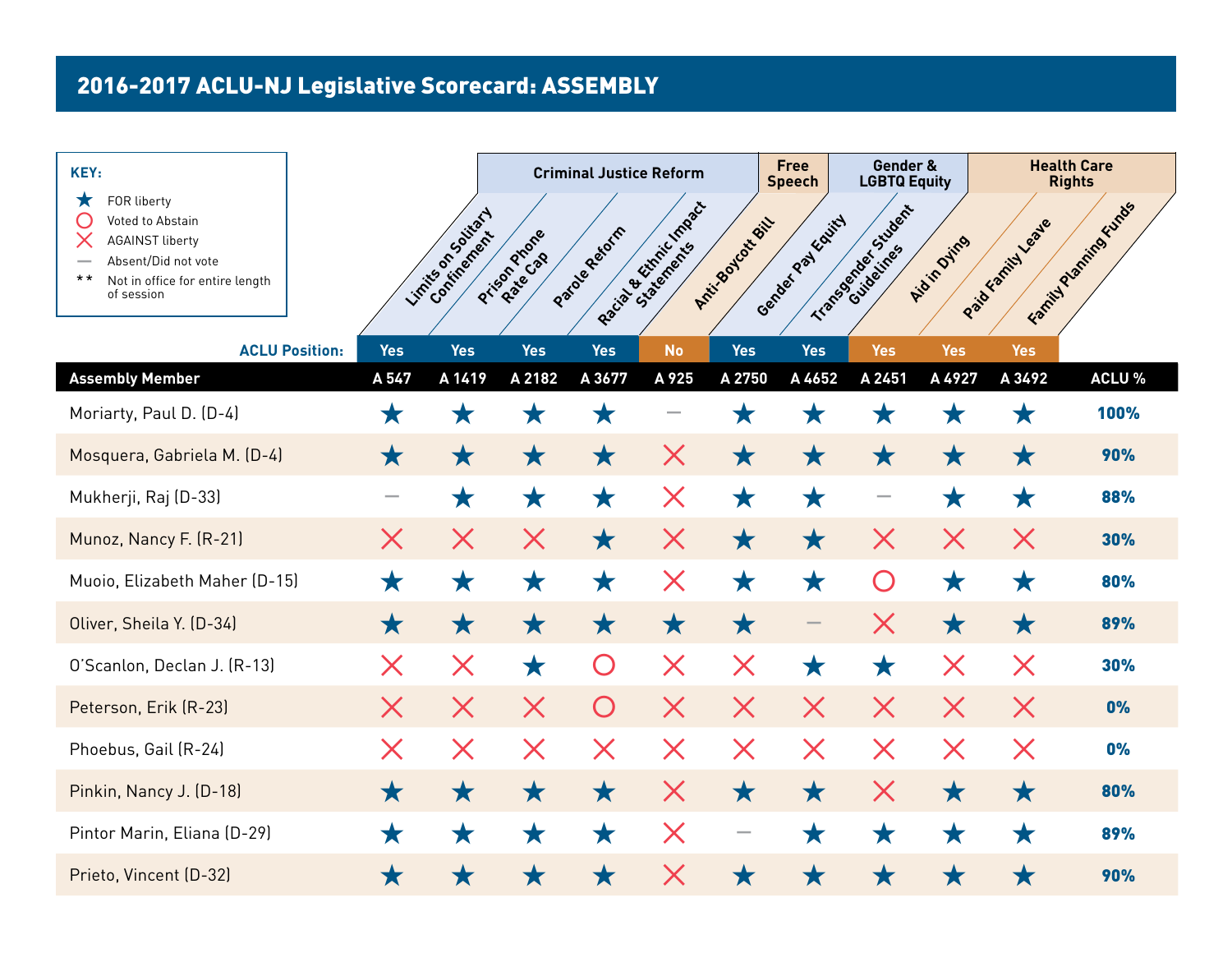| KEY:                                                                                                                                                   |            |                     |                           | <b>Criminal Justice Reform</b> |                         |                   | <b>Free</b><br><b>Speech</b> | Gender &<br><b>LGBTQ Equity</b> |                   |                   | <b>Health Care</b><br><b>Rights</b> |
|--------------------------------------------------------------------------------------------------------------------------------------------------------|------------|---------------------|---------------------------|--------------------------------|-------------------------|-------------------|------------------------------|---------------------------------|-------------------|-------------------|-------------------------------------|
| FOR liberty<br>Х<br>Voted to Abstain<br><b>AGAINST liberty</b><br>Absent/Did not vote<br>$\star\star$<br>Not in office for entire length<br>of session |            | Limités os outraits | Prison Priore<br>Rate Cap | Paraguagent                    | Racial Britainic Impact | Anti-Soutoxy SiL  | Gender Pay Equity            | Transportant Student            | Aidin Ovins       | Paid Kamily Leave | Family Planning Funds               |
| <b>ACLU Position:</b>                                                                                                                                  | <b>Yes</b> | <b>Yes</b>          | <b>Yes</b>                | <b>Yes</b>                     | <b>No</b>               | <b>Yes</b>        | <b>Yes</b>                   | <b>Yes</b>                      | <b>Yes</b>        | <b>Yes</b>        |                                     |
| <b>Assembly Member</b>                                                                                                                                 | A 547      | A 1419              | A 2182                    | A 3677                         | A 925                   | A 2750            | A 4652                       | A 2451                          | A 4927            | A 3492            | <b>ACLU %</b>                       |
| Quijano, Annette (D-20)                                                                                                                                | Х          |                     | ZК                        | Х                              | Х                       | Х                 | Х                            | Х                               |                   | Х                 | 89%                                 |
| **Rible, David P. (R-30)                                                                                                                               | $\times$   | $\bigstar$          | $\bm{\mathsf{X}}$         | $\bigstar$                     | X                       | X                 | $\bigstar$                   | X                               | $\bm{\times}$     | X                 | 30%                                 |
| Rodriguez-Gregg, Maria (R-8)                                                                                                                           | $\bigcap$  | $\bm{\mathsf{X}}$   | $\bm{\times}$             | $\bigstar$                     | $\bm{\mathsf{X}}$       | $\bigstar$        | ★                            |                                 | $\bigcap$         | ${\bm \times}$    | 33%                                 |
| **Rooney, Kevin J. (R-40)                                                                                                                              |            |                     |                           |                                |                         |                   | ★                            |                                 | $\bm{\mathsf{X}}$ |                   | 50%                                 |
| Rumpf, Brian E. (R-9)                                                                                                                                  | X          | X                   | $\bm{\mathsf{X}}$         | ★                              |                         | $\bm{\times}$     | -                            | X                               |                   |                   | 17%                                 |
| Russo, David C. (R-40)                                                                                                                                 | X          | X                   | X                         | $\bigstar$                     | X                       | $\bm{\mathsf{X}}$ | $\bm{\mathsf{X}}$            | X                               |                   | X                 | <b>11%</b>                          |
| Schaer, Gary S. (D-36)                                                                                                                                 |            | ★                   | $\bigstar$                | ★                              | $\bm{\mathsf{X}}$       | ★                 | X                            | $\bm{\times}$                   | ★                 | $\bigstar$        | 67%                                 |
| Schepisi, Holly (R-39)                                                                                                                                 | $\times$   | $\bigstar$          | $\bigstar$                |                                | $\bm{\mathsf{X}}$       | $\bigcirc$        | $\bigstar$                   | $\bigcirc$                      | $\bigcirc$        | $\bm{\mathsf{X}}$ | 33%                                 |
| Singleton, Troy (D-7)                                                                                                                                  | $\bigstar$ | $\bigstar$          | $\bigstar$                | $\bigstar$                     | $\bm{\times}$           | $\bigstar$        | ★                            | $\bigstar$                      | $\bigstar$        | ★                 | 90%                                 |
| Space, Parker (R-24)                                                                                                                                   | -          | X                   | $\bm{\mathsf{X}}$         | $\bm{\mathsf{X}}$              | $\bm{\mathsf{X}}$       | $\bm{\mathsf{X}}$ | $\bm{\mathsf{X}}$            | $\overline{\phantom{0}}$        | $\bm{\mathsf{X}}$ | $\bm{\mathsf{X}}$ | 0%                                  |
| Sumter, Shavonda E. (D-35)                                                                                                                             | $\bigstar$ | ★                   | $\bigstar$                | $\bigstar$                     | ★                       | ★                 | ★                            | ★                               | ★                 | ★                 | 100%                                |
| Taliaferro, Adam J. (D-3)                                                                                                                              | ★          |                     | ★                         | ★                              |                         | ★                 | ★                            | ★                               | ★                 |                   | 100%                                |